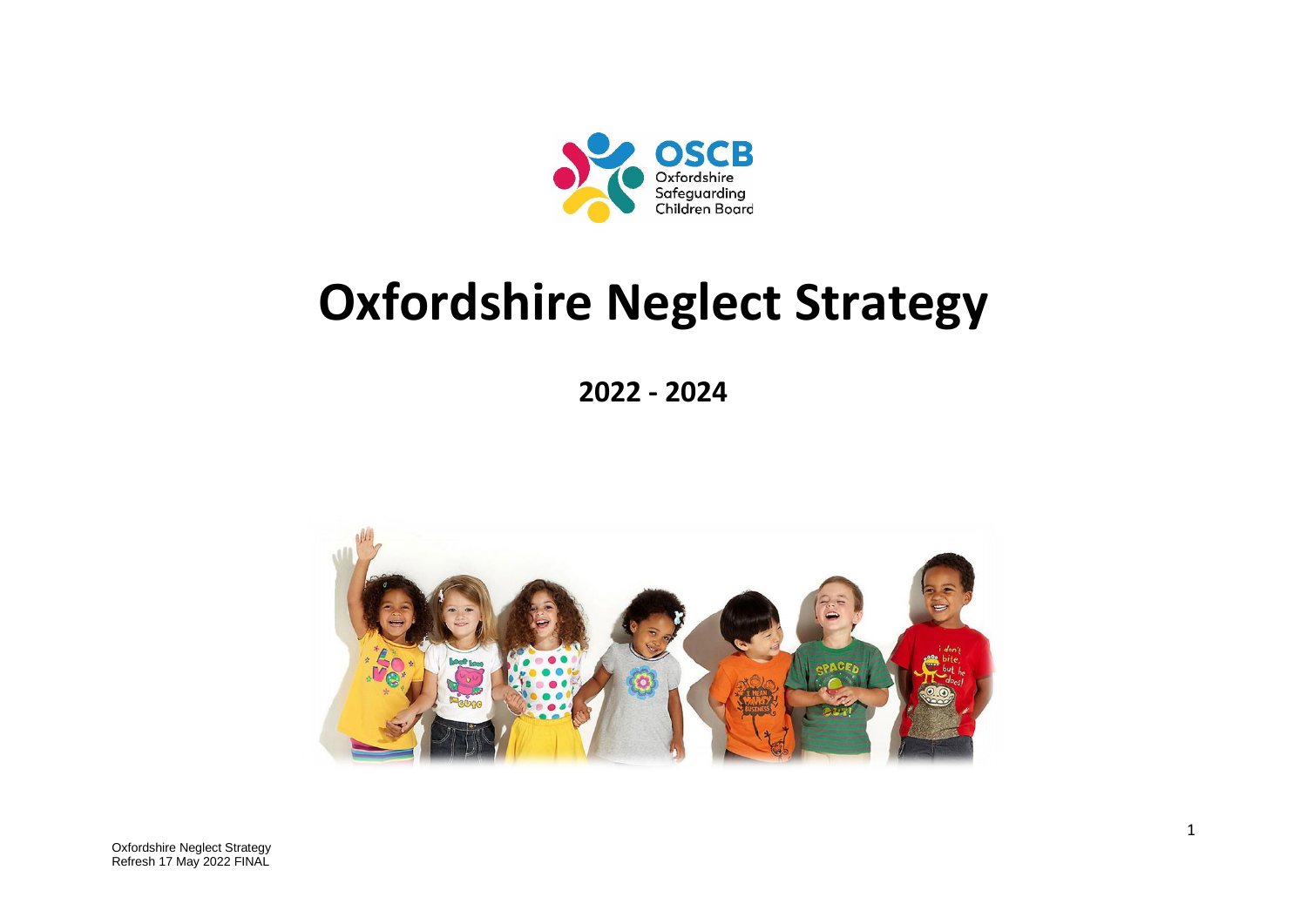#### **1. Our vision**

We want Oxfordshire to be a great place to grow up and have the opportunity for children and young people to become everything they want to be.

To achieve this vision for children and young people, we have four areas of focus:

- be successful
- be healthy
- be safe
- be supported



## **2. Statement of Intent**

**We will work in partnership together with you, your family and all the agencies who are here to support you in Oxfordshire**

**If you need our help to be and feel safe, we will…**

- Ask, not assume, what is happening in your life and what would help
- Act by seeking to understand your lived experiences, and work with you
- Discuss with you your choices and how you can safely feel in control
- Respect and value you and the people who care about you
- Work as a team with you, your family and with each other as professionals so that everyone's ideas and knowledge are used
- Be honest with you and communicate clearly in a way that you can understand
- Focus on who and what helps you to feel safer, and where you feel safer
- Work with you at your pace wherever possible but if things aren't improving fast enough for you, or if we need to immediately protect you, we will act quickly and decisively.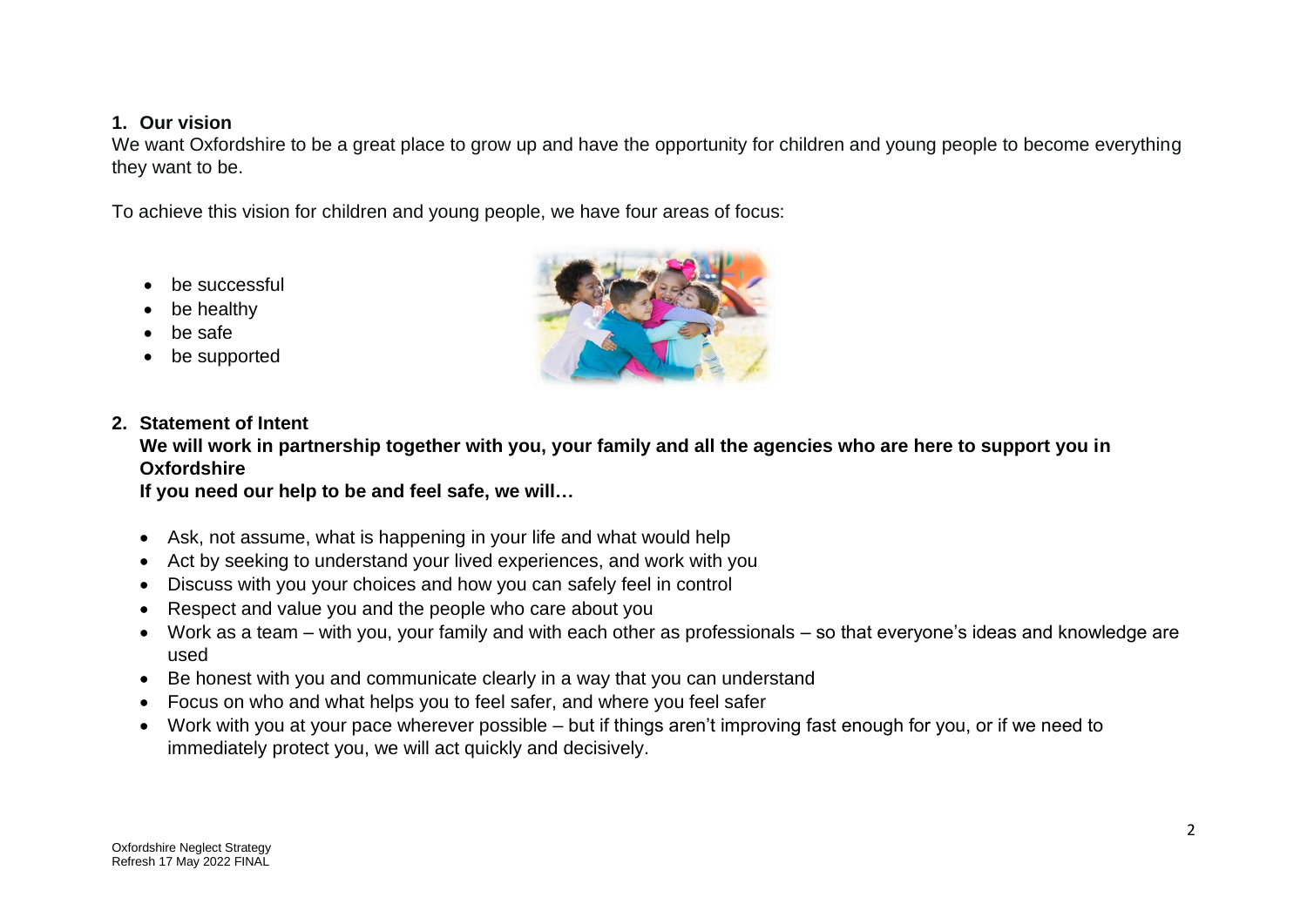## **3. Our neglect strategy**

## **3.1 Our vision for reducing neglect**

We need to understand and act on the 'lived experience' of both the child who is suffering neglectful circumstances and their parents/carers and where possible support their family to change.

## A local child who suffered extreme neglect would like all professionals to remember: **'The future will always change'**

We aim to reduce the impact of neglect on the health and well-being of children in Oxfordshire by identifying it earlier within families as part of our early help and preventative approach and through partnership working to support parents to enable change. We are intervening early because we know how damaging the long-term impact of neglect is to children. Health and well-being include emotional, cognitive, social and physical aspects of a child's development.

**What is neglect? -** *"Neglect means the parent or carer is unable to meet the needs of the child yet."* 

Locally, we are adopting this definition by Professor Jan Horwath recognising that other definitions, which refer to neglect as the "failure to meet the needs of the child" can alienate parents but can still help us to identify neglectful circumstances.

Working Together 2018 defines neglect as: *'The persistent failure to meet a child's basic physical and/or psychological needs, likely to result in the serious impairment of the child's health or development'.* This definition can still be a useful starting point in identifying incidents of neglectful behaviour, but it is also important to be aware that not all forms of neglect are immediately obvious.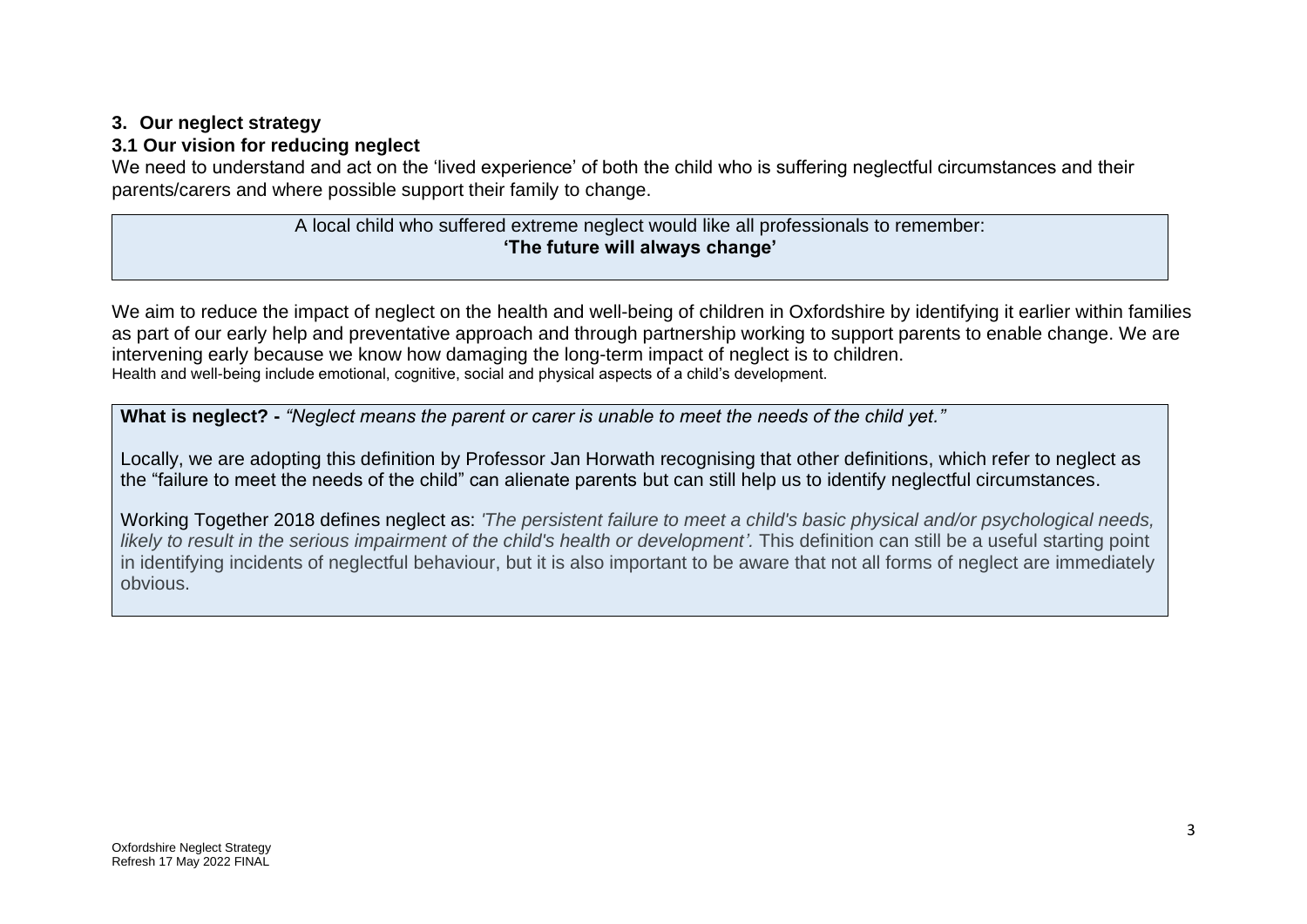#### **3.2 Our governance arrangements**

The Oxfordshire Safeguarding Children Board (OSCB) has established a Neglect Strategy Group jointly chaired by senior leaders in Oxford Health and Children's Social Care and supported by three multi-agency Practitioner Forums, which advise and champion our work to tackle neglect and are held on a locality basis in each of the three areas, north, central and south. The forums are at the heart of our ambition to ensure cultural change across our whole system to tackle neglect. We are keen to expand the forums so that the energy and commitment of their members have even greater reach and impact.

OSCB held a Neglect Challenge Event in September 2021 with a panel of challengers including national expert, Professor Jan Horwath, who has agreed to act as a mentor over 2021/22 to support the leadership of our revised strategy and to ensure whole system change at both a strategic and operational level. We will hold a follow up Neglect Challenge Event at the end of 2022 to assess the impact of our work.

We have revised our overarching Action Plan overseen by the Strategy Group (P.11). In addition, each member agency of the Neglect Strategy Group will refresh their own Neglect Action Plans, in the light of the revised strategy and overarching Action Plan. All partners will continue to report back on their plans at each quarterly meeting, in order to maintain a more robust ownership and responsibility at an individual as well as on a collective agency basis.

The work of the group is informed by a comprehensive, outcome focussed dashboard which will be reviewed in the light of the revised strategy.

The Neglect Strategy Group reports back to the OSCB Business Group on a quarterly basis and the Multi-Agency Safeguarding Arrangements (MASA) Executive Group continues to take an interest in how our work to tackle neglect is progressed.

## **3.3 What children and young people have told us**

In March 2021, the Children's Trust Board undertook a third survey of how well children and young people feel they are supported by the range of services set up to meet their needs. These quotes selected from 159 responses powerfully support the need for consistent relationships and inspiring role models, the importance of being listened to and sharing information.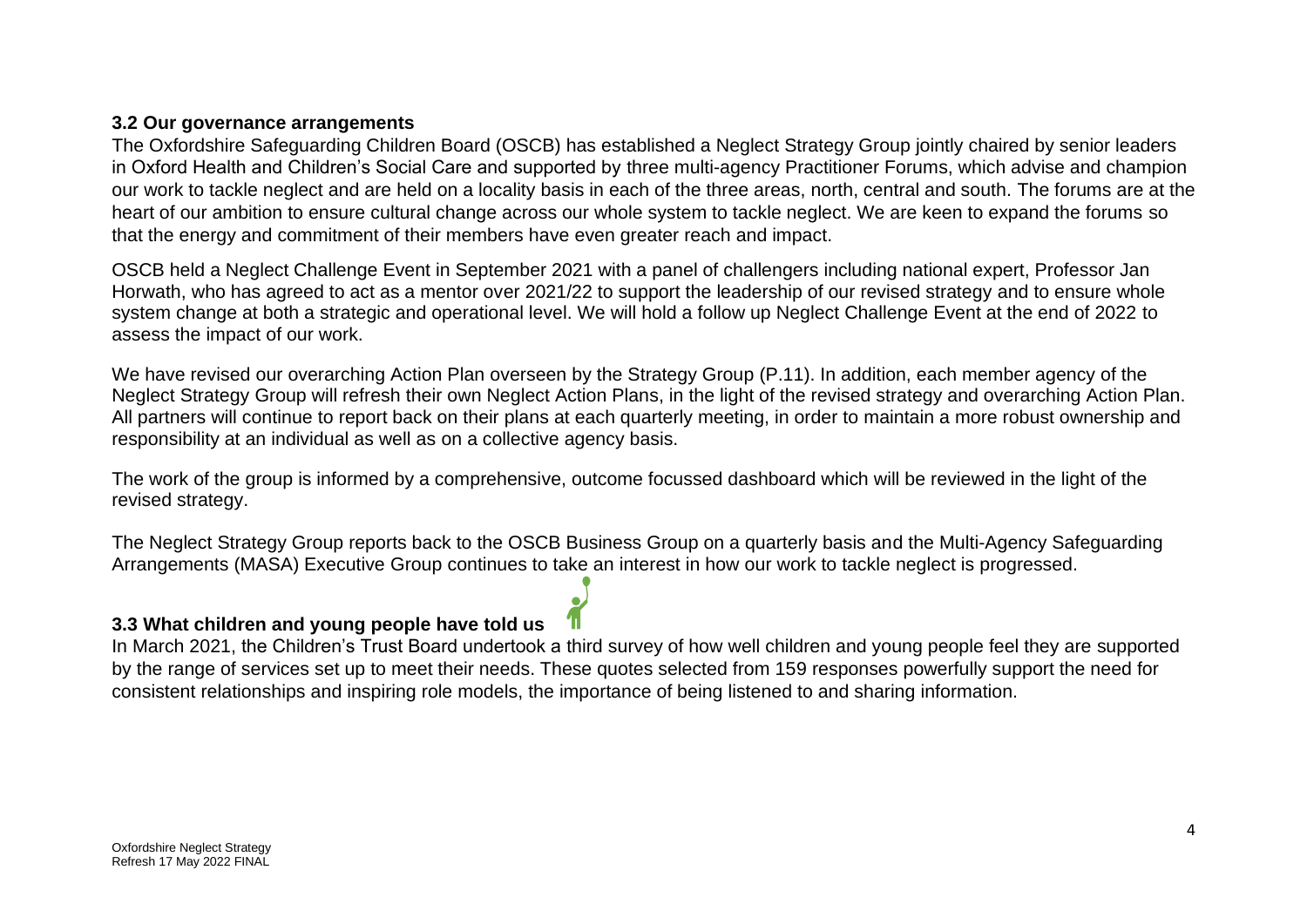"I feel safe with explaining my feelings and listened to and that I wasn't going crazy and that I had a place just to speak my mind and get help, learning new techniques with how to cope with it all, as I believe mental health doesn't go away."

"Yes, info should be forthcoming and freely available we should not need to ask for it we should be told about it!!"

"I believe schools should do their best to make getting counselling easier by reducing the amount of people you have to talk to before getting the help. It can be really confusing and might demotivate people to get the help they need."

"My old social worker was incredible too! She knew me inside and out and I appreciate the time and effort she put into our relationship. She never pushed me to do anything I didn't want to e.g. talk about stuff I didn't feel comfortable enough to"

"It's been hard getting mental health support from schools as I had to wait a while and there were many people I had to talk to before I got a counsellor, however the counselling I got was really good and my low mood improved throughout the sessions"

## **3.4 What the Neglect Challenge Event in September 2021 has told us**

The strategic direction of our work on neglect has been incrementally influenced by the following:

- Ofsted Inspection of Local Authority Children's Services in April 2018,
- Neglect Peer Review in July 2018 led by Directors of Children's Services,
- Ofsted Focused Visit to Oxfordshire in February 2020,
- Partnership Learning Review relating to two living children, who suffered extreme neglect, despite being known to universal services, which reported to the Case Review and Governance Sub-Group in March 2020.
- Multi-agency neglect audits undertaken in 2018/19, 2020 and 2021; review of child protection panel children on plans for neglect, both long term and repeat plans.
- Our Neglect Dashboard which reports on performance at each quarterly meeting of the Neglect Strategy Group.
- OSCB Peer Challenge Event in September 2021.

We have been addressing the issues raised by these influences over the last three years and this culminated in the OSCB Neglect Challenge Event in September 2021. They have all informed the focus of our overarching and individual agency action plans. The presentation for the Challenge Event summarises significant progress to address the issues raised from all these areas. We have refreshed this strategy in the light of the Neglect Challenge Event and from our reflections on outstanding actions from the previous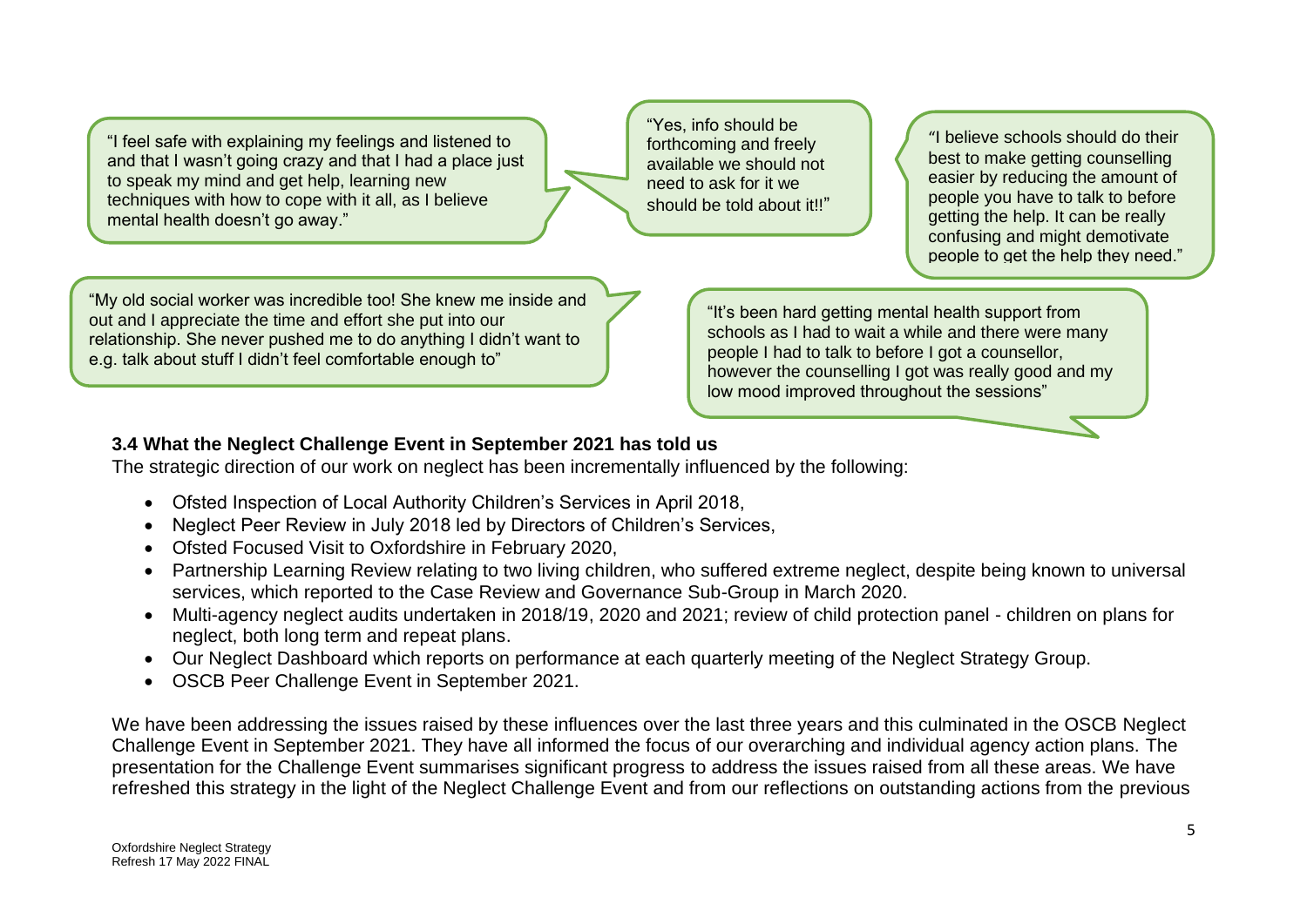strategy 2021-23. Key issues from the event are outlined below and are also drawn from a report by Professor Horwath following the event.

- [Neglect Challenge Event September 21](https://www.oscb.org.uk/documents/neglect-challenge-event-21st-september-21/)
- [Feedback from OSCB neglect challenge event Sept 21](https://www.oscb.org.uk/documents/feedback-from-oscb-neglect-challenge-event-sept-21/)

## **What is going well**

- Development of services, systems and processes alongside a multi-agency shift in terms of perception and response
- Increased recognition by partners of roles and responsibilities and willingness to engage - a strategy to support those who are not aware or not as engaged as others
- Development of training and supervisory practice
- Strong emphasis on addressing emerging concerns through early help
- Embedding the lived experience of the child into practice
- Acknowledging family strengths
- Focus on SMART, child focussed plans recognising neglect cannot be addressed quickly

## **What we need to improve**

- Use of language consider how language is used and the implications for practice particularly in relation to use of the word neglect with families
- Recognising the impact of neglect on the individual child developing a more sophisticated approach (and not relying on the same tools); considering other vulnerable groups in our strategy; ensuring all developmental needs of the child are explored
- Recognising the complex lives of parents and carers embedding knowledge of daily lived experience of the parent/carer
- Recognising factors which impact on parental engagement with services including daily lived experience of practitioners
- Use of tools expand suites of tools and ensure each tool has specific aims and objectives, methodology and possible adaptations
- Focus on outcomes for our interventions

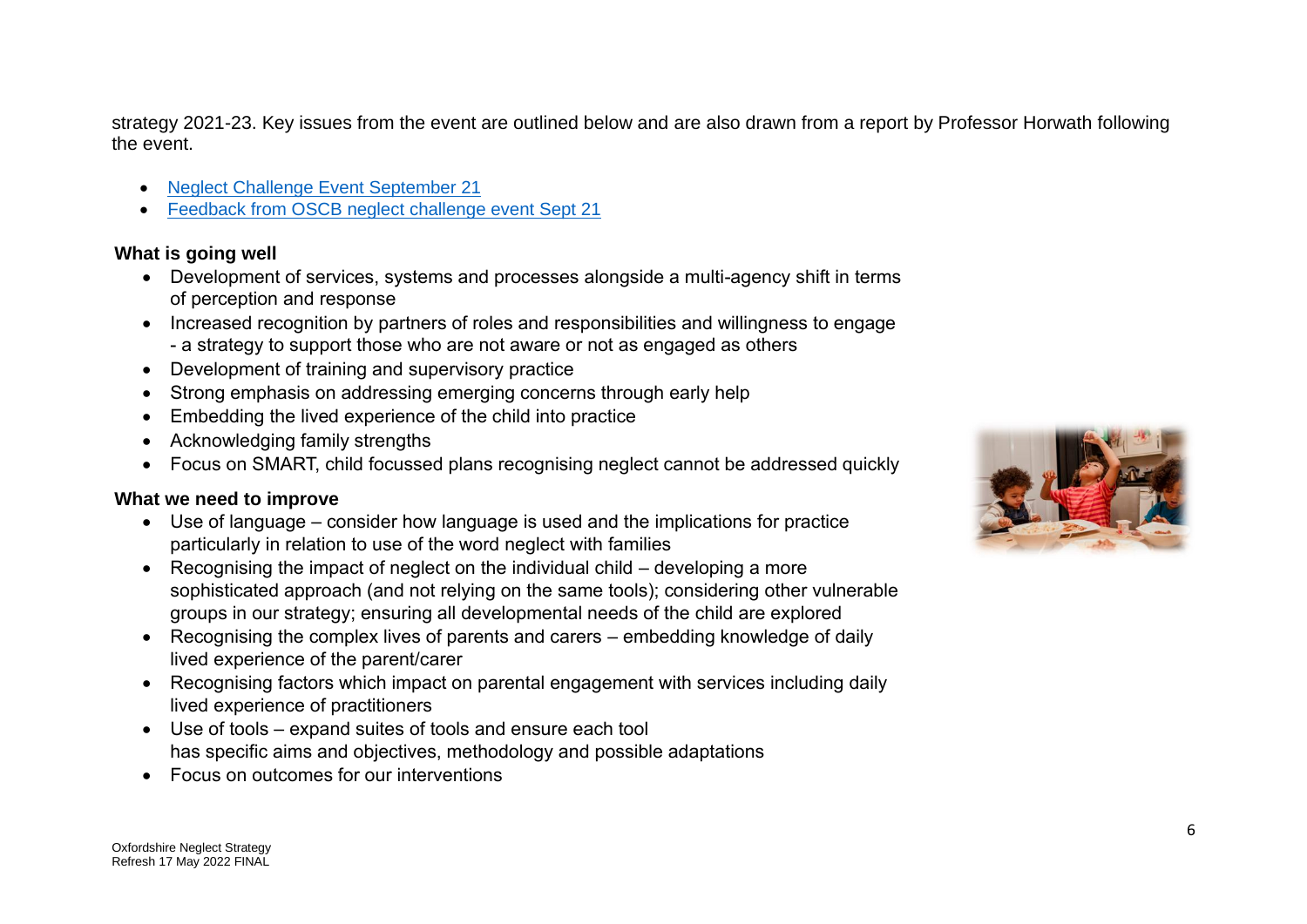## **3.5 Our guiding principles and how we will address issues where children are experiencing neglectful circumstances 3.5.1 Our guiding principles**

We have revised our guiding principles in the light of the challenge event.

## **Guiding Principles - how we will address issues where children are experiencing neglectful circumstance**

## **For children and families**

- We will recognise the 'lived experience' of individual children and young people and listen to and act on their voice at all times recognising the impact of neglect on their lives. 'At all times' means in identification and assessment of neglect and in the effectiveness of our interventions.
- We will recognise the lived experience of parents and carers to inform our practice
- We are committed to a 'Whole Family' (Think Family) approach and the involvement of all family members and especially fathers.



- We will all prioritise identifying neglect early for all children, including older children\* and coordinating assistance through From all promoon dominging neglect early for all children, including older children.<br>early help processes.
- early holp processes.<br>■ Having identified neglect, we will consider carefully how, when and whether to use the word neglect with families, recognising that it can be an alienating term for parents and carers, but still needs to be used in a statutory context and can be helpful for some families. We will do this by: •
	- describing what is happening for the child, wherever possible;
	- identifying the specific concerns rather than using a general term like neglect;
	- asking 'what needs to change' and being very specific so this is understandable and measurable
	- being clear that neglect means the parent is unable to meet the needs of the child yet.
- Our communication and information sharing across agencies and with families will be the best that we can make it.
- We will ensure that our support and interventions are backed up by evidence that they will be effective and make a difference to the outcomes for children, young people, and their families.
- We will ensure that our interventions are timely and that children do not continue to experience circumstances where their well-being and life chances are jeopardised. We will help prevent this by recognising neglectful circumstances early, not allowing drift and delay in planning, ensuring children are not on child protection plans for too long, or are repeatedly on plans for neglect.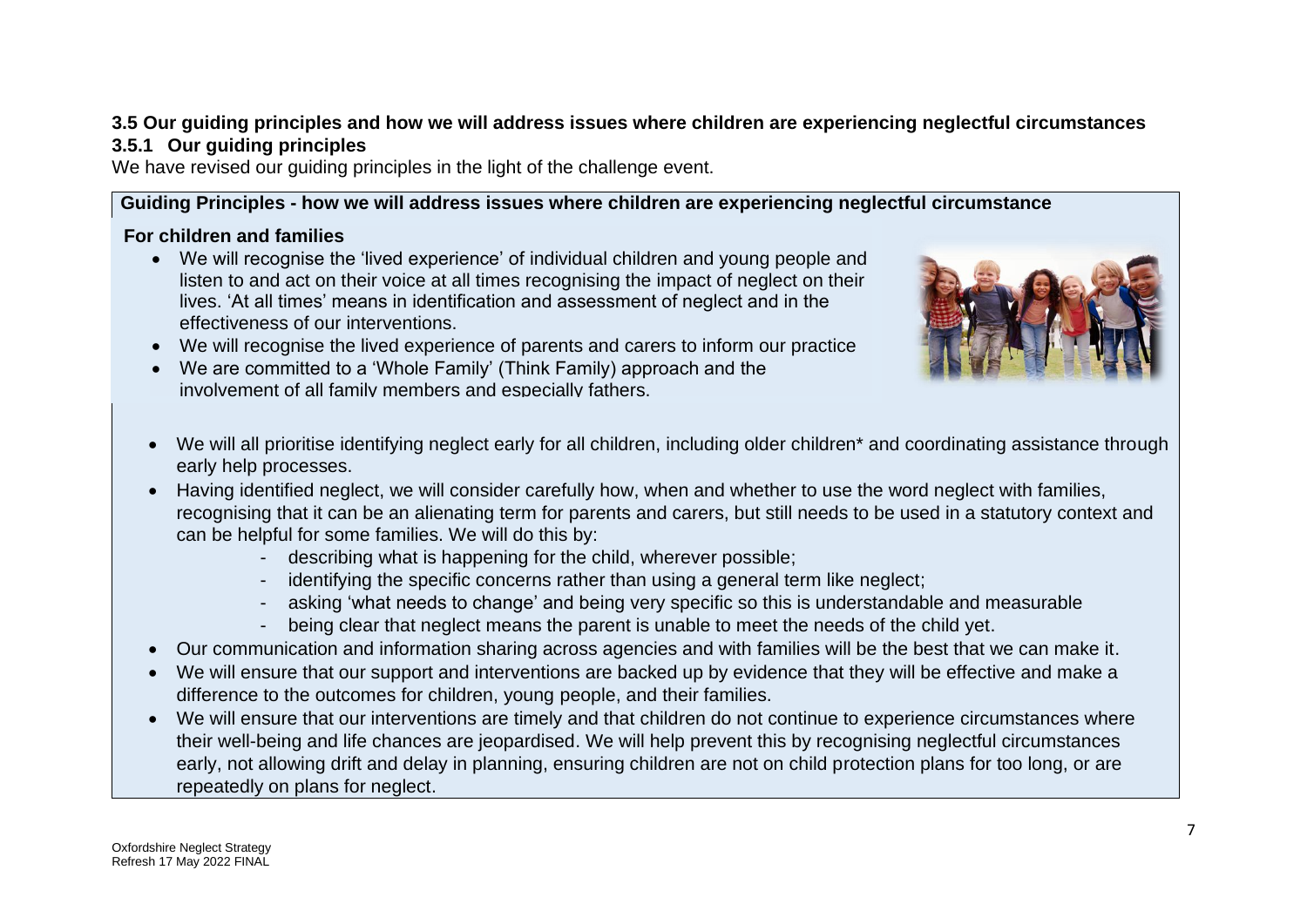• We aim to deliver a public health message about neglect to whole communities.

#### **For our workforce**

- Our most senior managers will lead by example and actively drive our work to tackle neglect and improve outcomes for children experiencing neglect and ensure this is a top priority and highly visible issue within our agencies and across our partnerships.
- We will ensure that our practitioners and managers are confident in working with neglect and able to identify it early, recognise a concern and what action needs to be taken to achieve the best outcomes, using language that is appropriate to the whole family. This may not always mean naming neglect if that is an alienating term for the family but being specific about what needs to change for the child.



- We will continue to focus on the signs and indicators of neglect to identify neglect whilst working with families in a manner that is likely to promote engagement. We will focus on the lived experience of the child and work with families using the principles of relational/restorative practice and strengths-based approaches.
- Having identified neglect, we will support our staff to go beyond articulating concerns and the presenting problem to assessing why the carer is unable to meet some of the needs of the child, by identifying the met and unmet needs and gaining insight into the daily lived experience of the child.
- We will encourage practitioners to begin to question why the carer can meet some needs and not others by assessing parenting ability, motivation and opportunities by drawing on the daily lived experience of each carer and their past history and by offering support through adult facing practitioners.
- We will support practitioners to make progress and final outcomes explicit by obtaining evidence of positive changes to the lived experience of the child.
- We will ensure our practitioners are mindful of diversity, additional vulnerabilities and special needs and disabilities so that children and young people have equal rights to protection from neglect. This would include children who are from black and minority ethnic groups, from higher socio-economic backgrounds, whose sexuality and gender identity are neglected, siblings of children with disabilities whose needs may be marginalised and those who are quiet and withdrawn.
- Our practitioners will take a strengths-based, holistic approach to considering all of the child's developmental needs.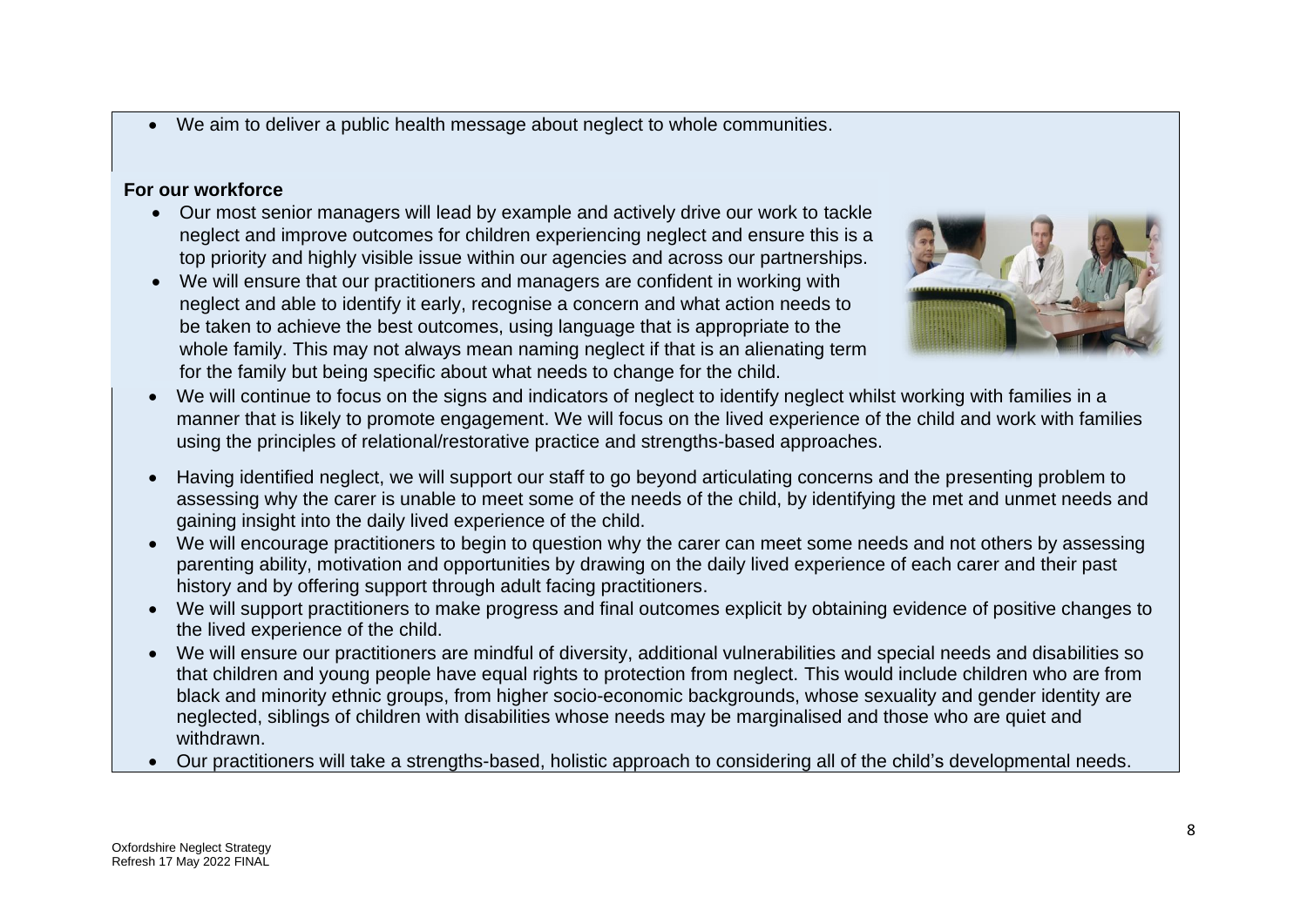- We will make sure that practitioners have enough time to reflect and receive good quality supervision and multi-agency training to support their work. This may include reflecting on factors in their own lives that may be affecting the relationship with a family i.e. that the approach a practitioner takes towards a family can be influenced by what they are experiencing that day and the stresses and pressures on them.
- We will ensure that the tools and interventions we use are expanded and are effective and evidence based to achieve the best outcomes for children and families and that practitioners know how, when and where to use them.
- We will measure success based on positive outcomes e.g. readiness for school; inclusion in school; peer support and challenge; resilience; positive relationships with adults and peers; reduction in repeat plans and length of time on plans. [\\*https://www.gov.uk/government/publications/growing-up-neglected-a-multi-agency-response-to-older-children](https://www.gov.uk/government/publications/growing-up-neglected-a-multi-agency-response-to-older-children)



#### **3.5.2 Working together**

Whilst some agencies have specific responsibilities because of their roles and statutory functions, we are all responsible for working effectively together, sharing information, and spotting the signs of neglect early and making sure that the right people are involved, who are able to support families to change and enable their children to thrive and be successful. We will all support each other and share our expertise to develop practical, focussed and impactful action plans. We will do this in accordance with Chapter 1 of the statutory guidance Working Together 2018.

[https://assets.publishing.service.gov.uk/government/uploads/system/uploads/attachment\\_data/file/729914/Working\\_Together\\_to\\_Safeguard\\_Children-2018.pdf](https://assets.publishing.service.gov.uk/government/uploads/system/uploads/attachment_data/file/729914/Working_Together_to_Safeguard_Children-2018.pdf)

Our universal and targeted services like health, police, social care, housing, voluntary and community sector services, schools, education and early years settings all have a key role in recognising signs of neglect and bringing agencies together to assess and intervene. All agencies have a role to support early or refer on to more specialist help if necessary and to be aware of the impact of neglect on a child over the course of their lifetime. We are involving Adult Services and Community Safety partners to ensure that practitioners and managers from all services are alert to signs and risk of neglect for children.

We recognise that neglect often co-exists with other forms of abuse or risk factors so this strategy will link with work undertaken in other areas such as domestic abuse, substance misuse, child exploitation, youth crime, adult mental ill health, child poverty etc.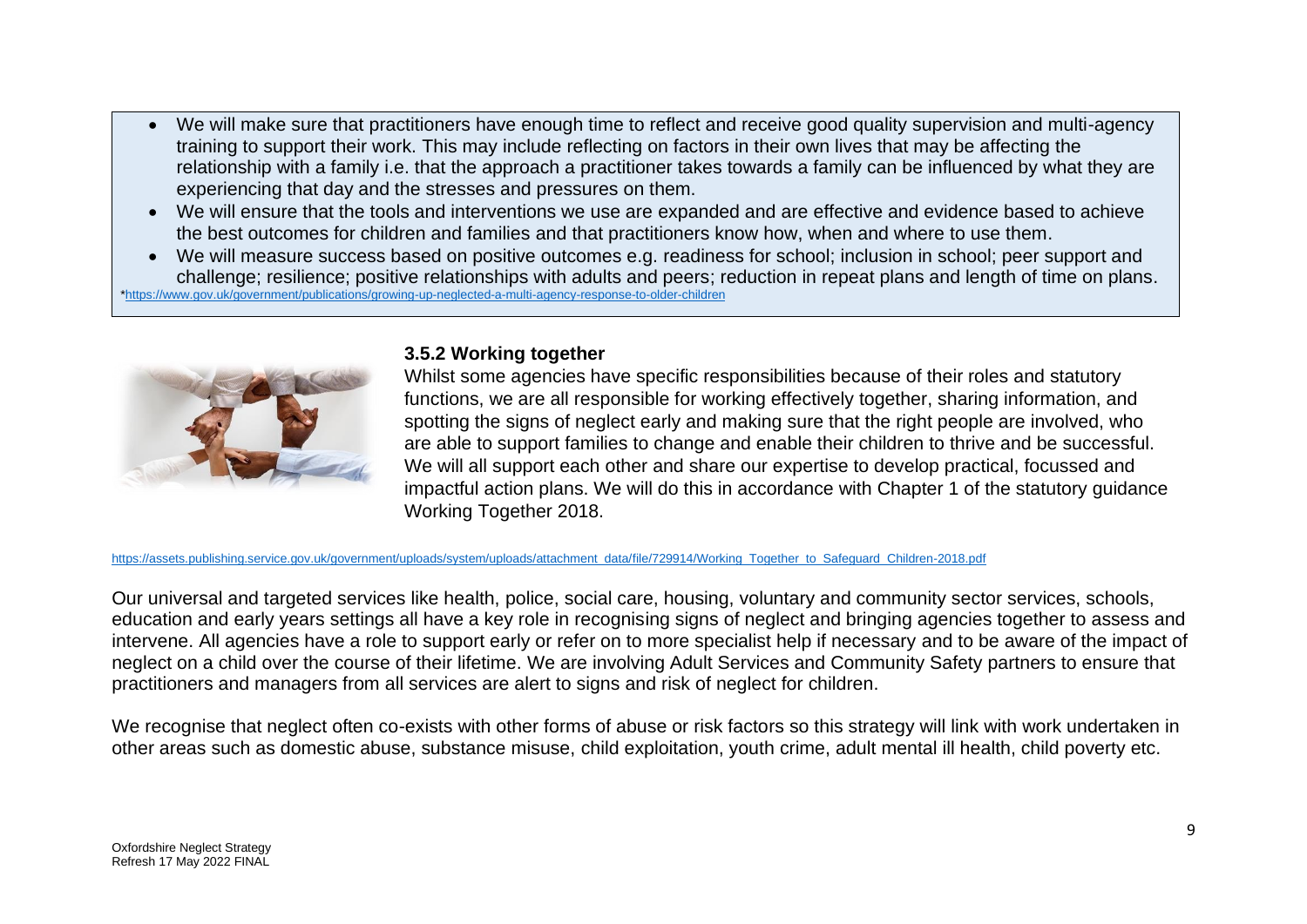## **3.5.2 Use of tools and interventions**

We are keen to ensure our practitioners have the best possible range of tools to address neglect and know when and how to use the tools effectively. We are currently tackling neglect by using the tools, interventions, resources and training available to us on the revised OSCB [Neglect Practitioner Portal](http://www.oscb.org.uk/themes-tools/neglect/neglect-toolkit-home-page/) We will be reviewing and extending our use of tools so practitioners know how and when to use tools effectively. Tools should be identified and adapted to meet the needs of the individual child and/or parent i.e. always take into account their age, developmental stage, approach to learning and what they feel comfortable using.

The following tools and interventions will continue to be in use until further guidance is available:

- The Child Care Development Tool to identify neglect early.
- Graded Care Profile for more focused work to tackle neglect.
- Team around the Family and Threshold of Needs matrix to ensure the right people are supporting the whole family early and needs and risks are identified so that additional support or more specialist interventions can be provided if necessary.
- Multi-agency statutory planning to support families and reduce risk.
- Multi-agency chronologies to ensure information is shared across key partners to support and protect children.
- The Outcome Star to measure progress and success.
- Professionals in Adult Services for specialist advice to help support parents if they have specific needs as part of our Family Safeguarding Plus offer – specifically in relation to mental health, domestic abuse and substance misuse.

## **3.6 Impact of COVID-19 pandemic**

Everything that we stand by in this strategy holds good in the current context of the COVID-19 pandemic, but we also recognise that this crisis has the potential for instances of neglect to be masked, because children are less visible and seeing fewer other trusted adults outside their immediate family. This has implications on services during recovery and beyond.

We are very mindful that the impact of the pandemic is, and will continue to be, far-reaching in terms of influencing new ways of working and the remodelling of services. We are determined to keep the needs of children and young people living in neglectful circumstances in the forefront of our thinking as we make any changes.

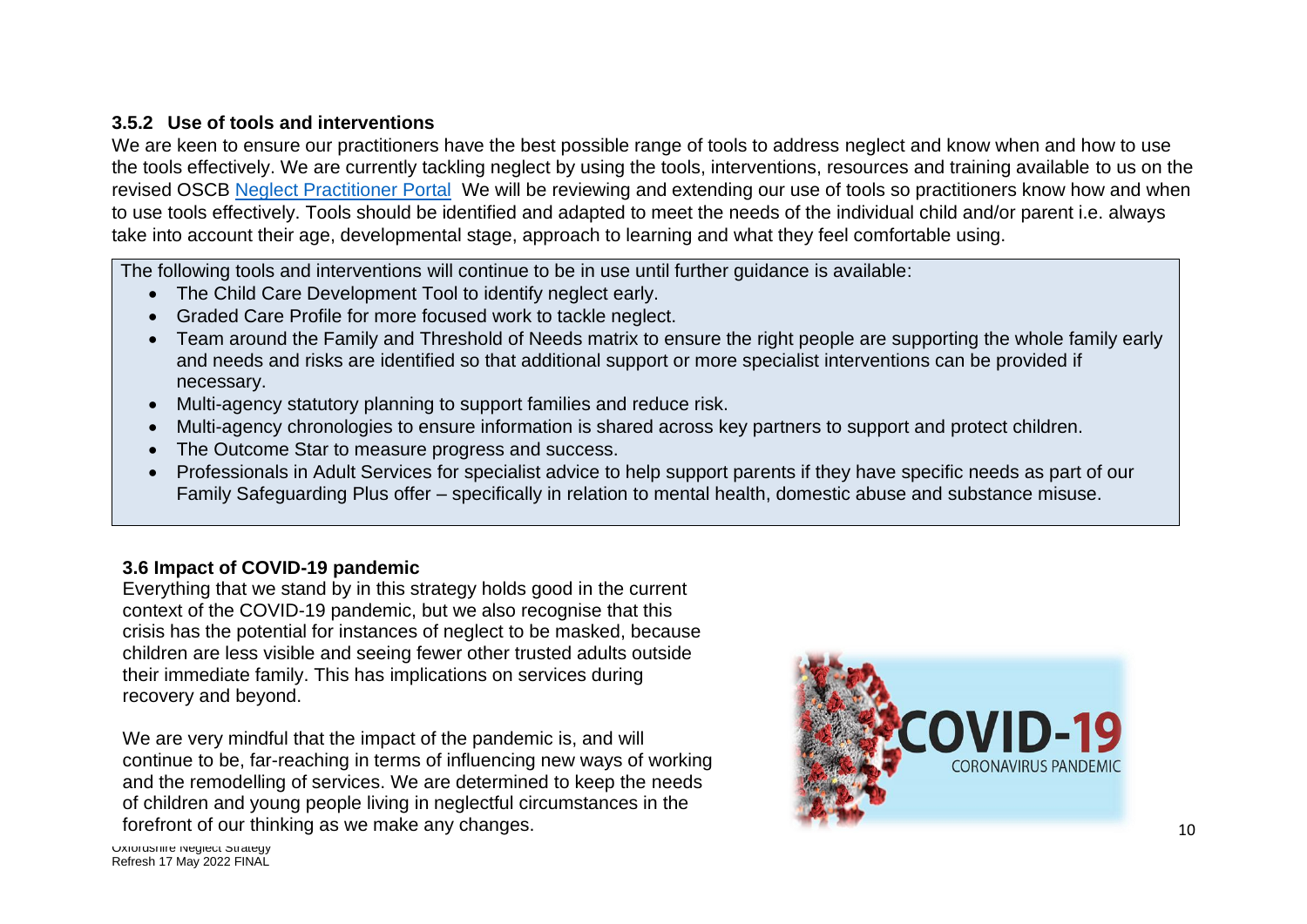## **3.7Impact of poverty and austerity**

We know that for children living in poverty there can be an adverse impact on neglect. Latest 2019 figures from Joseph Rowntree indicate 500,000 children are living in destitution.<https://www.jrf.org.uk/report/uk-poverty-2022> In this strategy we will seek to influence this agenda at a strategic level as well as offering tools that help practitioners identify risks e.g. Home Conditions Tool.

#### **3.8 Overarching Neglect Action Plan 2022 - 24**

| 1. Governance                                                                                                                                                                                               |                                                                                                                                                                                                                                                                            |                                            |                      |                         |
|-------------------------------------------------------------------------------------------------------------------------------------------------------------------------------------------------------------|----------------------------------------------------------------------------------------------------------------------------------------------------------------------------------------------------------------------------------------------------------------------------|--------------------------------------------|----------------------|-------------------------|
| <b>Objective</b>                                                                                                                                                                                            | <b>Action</b>                                                                                                                                                                                                                                                              | Lead                                       | <b>Time</b><br>frame | RAG/<br><b>Progress</b> |
| 1. In light of<br>recommendations from                                                                                                                                                                      | 1.1 Revise Strategy and Overarching Action Plan - report<br>1/4ly to NSG                                                                                                                                                                                                   | <b>Chairs</b>                              | Mar 22               |                         |
| Challenge event,<br>review governance<br>processes to ensure                                                                                                                                                | 1.2 Agree a vision/value statement for children's services<br>across all partnerships led by a Task & Finish Group.                                                                                                                                                        | <b>OSCB BU</b>                             | <b>T</b> bc          |                         |
| each agency is held to<br>account for their<br>individual and<br>collective responsibility<br>in delivering on<br>improving the lived<br>experience of children<br>who are neglected and<br>their outcomes. | 1.3 Each agency will ensure all actions in the overarching<br>plan are part of their core business and review Individual<br>Agency Action Plans accordingly - report 1/4ly to NSG.                                                                                         | Each agency                                | June<br>22           |                         |
|                                                                                                                                                                                                             | 1.4 Refresh Neglect Performance Dashboard ensure focus is<br>on fewer measures that demonstrate impact and early<br>identification                                                                                                                                         | Chairs,<br>Performance<br>Team plus chairs | June<br>22           |                         |
|                                                                                                                                                                                                             | 1.5 Send out comms from Sept 21 Challenge Event                                                                                                                                                                                                                            | <b>OSCB BU</b>                             | Jan 22               |                         |
|                                                                                                                                                                                                             | 1.6 Second OSCB Challenge Event                                                                                                                                                                                                                                            | <b>OSCB BU</b>                             | <b>End 22</b>        |                         |
|                                                                                                                                                                                                             | 1.7 Undertake an annual multi-agency neglect audit                                                                                                                                                                                                                         | <b>PAQA</b>                                | Annual               |                         |
|                                                                                                                                                                                                             | 1.8 Strategic leads will seek to influence relevant national<br>bodies and local political leaders in relation to the impact<br>for children of living in poverty on life chances and the<br>potential link to an increased risk of suffering neglectful<br>circumstances. | <b>Chairs</b>                              | June<br>22           |                         |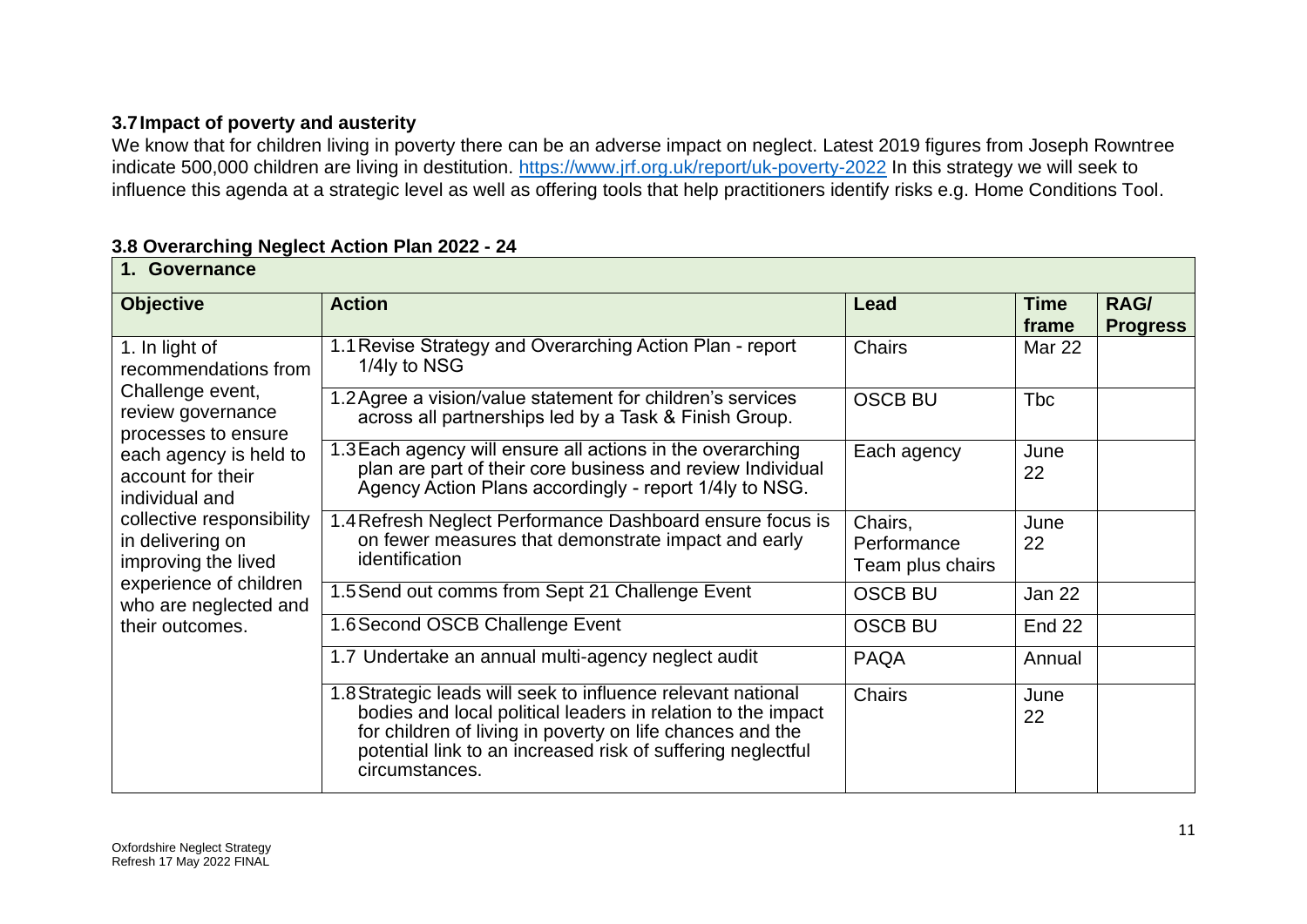| 2 Achieving cultural change with our workforce across all our services                                                                                                                                                                                                                                                                                                                                                                  |                                                                                                                                                                                                                                                                                                                                                                                                                                                                                                                                                                                                                                                                                                                                                                                                                                                                                                                                                                                                                                                                                                                                                                                                                                                               |                                                                                                    |                      |                         |
|-----------------------------------------------------------------------------------------------------------------------------------------------------------------------------------------------------------------------------------------------------------------------------------------------------------------------------------------------------------------------------------------------------------------------------------------|---------------------------------------------------------------------------------------------------------------------------------------------------------------------------------------------------------------------------------------------------------------------------------------------------------------------------------------------------------------------------------------------------------------------------------------------------------------------------------------------------------------------------------------------------------------------------------------------------------------------------------------------------------------------------------------------------------------------------------------------------------------------------------------------------------------------------------------------------------------------------------------------------------------------------------------------------------------------------------------------------------------------------------------------------------------------------------------------------------------------------------------------------------------------------------------------------------------------------------------------------------------|----------------------------------------------------------------------------------------------------|----------------------|-------------------------|
| <b>Objective</b>                                                                                                                                                                                                                                                                                                                                                                                                                        | <b>Action</b>                                                                                                                                                                                                                                                                                                                                                                                                                                                                                                                                                                                                                                                                                                                                                                                                                                                                                                                                                                                                                                                                                                                                                                                                                                                 | Lead                                                                                               | <b>Time</b><br>frame | RAG/<br><b>Progress</b> |
| 2. Develop a whole<br>system approach to<br>achieving cultural<br>change across all our<br>services in relation to<br>tackling neglect<br>consistently, so that:<br>concerns are<br>identified early and<br>children,<br>parents/carers and<br>the wider family are<br>enabled to engage<br>with the process of<br>change effectively<br>our workforce is<br>equipped with the<br>skills and tools to<br>support the change<br>process. | 2.1 Use of language - consider how language is used and<br>the implications for practice particularly in relation to use<br>of the word neglect with families recognising that it can be<br>an alienating term for parents and carers, but still needs<br>to be used in a statutory context and can be helpful for<br>some families. We will do this by:<br>describing what is happening for the child i.e. their<br>lived experience, wherever possible;<br>identifying the specific concerns rather than only using<br>a general term like neglect;<br>being very specific about met and unmet needs and<br>asking 'what needs to change', so this is<br>understandable and measurable;<br>recognising the complex lives of parents and carers -<br>embedding knowledge of daily lived experience of the<br>parent/carer;<br>ensuring all developmental needs of the child are<br>explored and emotional needs are identified as well as<br>physical needs.<br>We will embed this across practice by:<br>refreshing our multi-agency guidance<br>building this into individual and multi-agency training<br>embedding the approach into individual agency action<br>plans<br>listening and learning workshops in the Neglect<br><b>Practitioner Forums.</b> | <b>Operational Leads</b><br>from OH/CSC<br>and OSCB<br><b>BU/Neglect</b><br>Practitioner<br>Forums | June<br>22           |                         |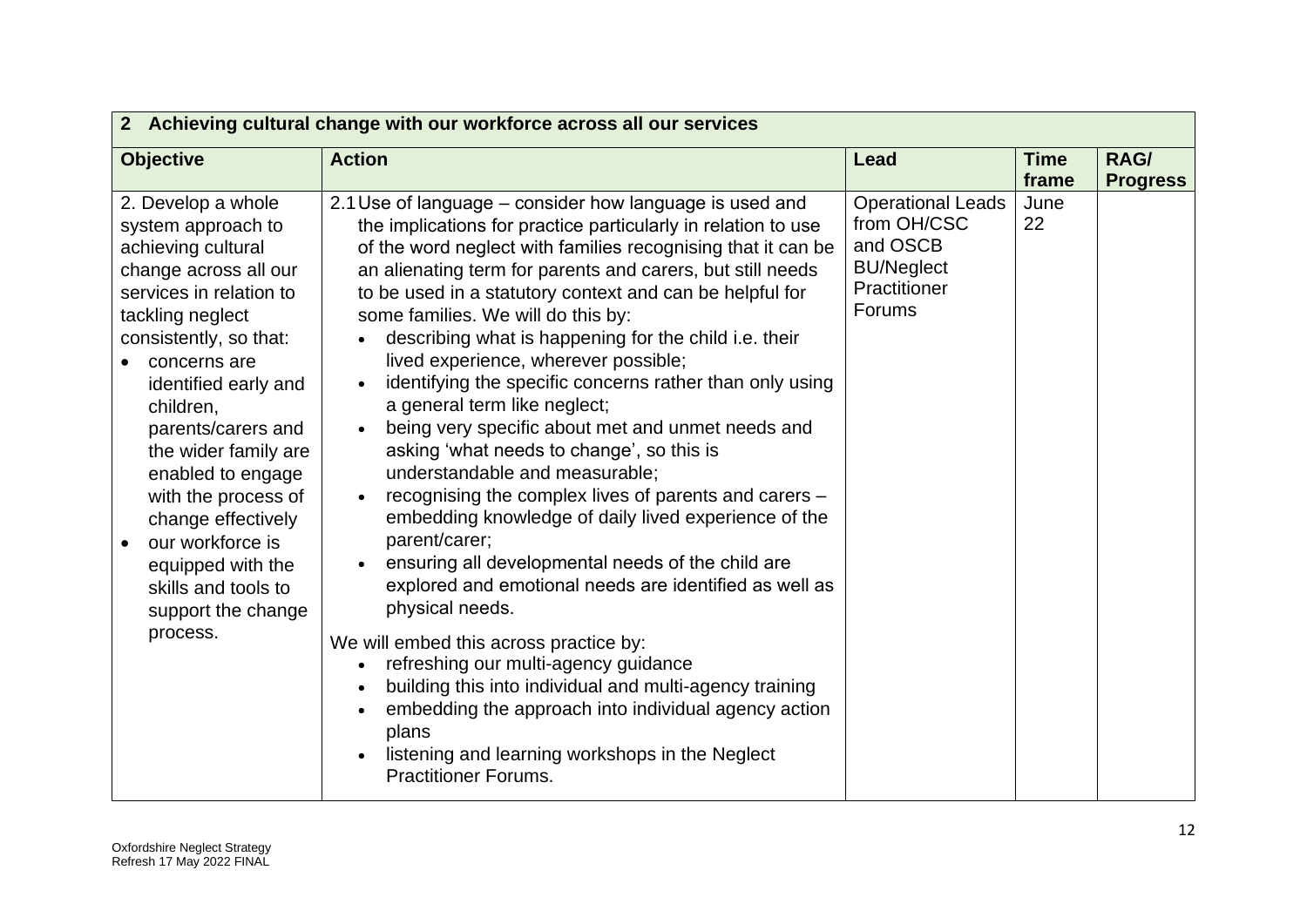| 2.2 Develop individual family approaches that are specific to<br>the needs of each family through:<br>Preliminary meetings, where appropriate, with all<br>involved agencies to identify specific needs of both<br>children and parents and develop approaches to work<br>with whole family that are consistent in relation to<br>language, needs, outcomes;<br>Joint visits where appropriate across different<br>agencies becoming a 'norm' rather than an exception.                                                                                                                                                                                               | <b>Operational Leads</b><br>from OH and CSC<br>and Neglect<br>Practitioner<br>Forums | June<br>22 |  |
|-----------------------------------------------------------------------------------------------------------------------------------------------------------------------------------------------------------------------------------------------------------------------------------------------------------------------------------------------------------------------------------------------------------------------------------------------------------------------------------------------------------------------------------------------------------------------------------------------------------------------------------------------------------------------|--------------------------------------------------------------------------------------|------------|--|
| 2.3 Recognising factors which impact on parental<br>engagement with services including daily lived experience<br>of practitioners by building this into supervision processes<br>across each agency (see Guiding Principles for our<br>workforce, 3rd to last bullet point). This will be reported in<br>individual agency action plans.                                                                                                                                                                                                                                                                                                                              | All partners                                                                         | June<br>22 |  |
| 2.4 Recognising the impact of neglect on the individual child<br>by developing a more sophisticated approach by:<br>expanding our suite of tools and ensuring each tool<br>has specific aims and objectives, methodology and<br>possible adaptations;<br>including other vulnerable groups in our strategy<br>through staff training and the development of specific<br>guidance e.g. children who are from black and<br>minority ethnic groups, from higher socio-economic<br>backgrounds, whose sexuality and gender identity are<br>neglected, siblings of children with disabilities whose<br>needs may be marginalised and those who are quiet<br>and withdrawn. | <b>Operational Leads</b><br>from OH and CSC<br>with specialist<br>experts            | Oct 22     |  |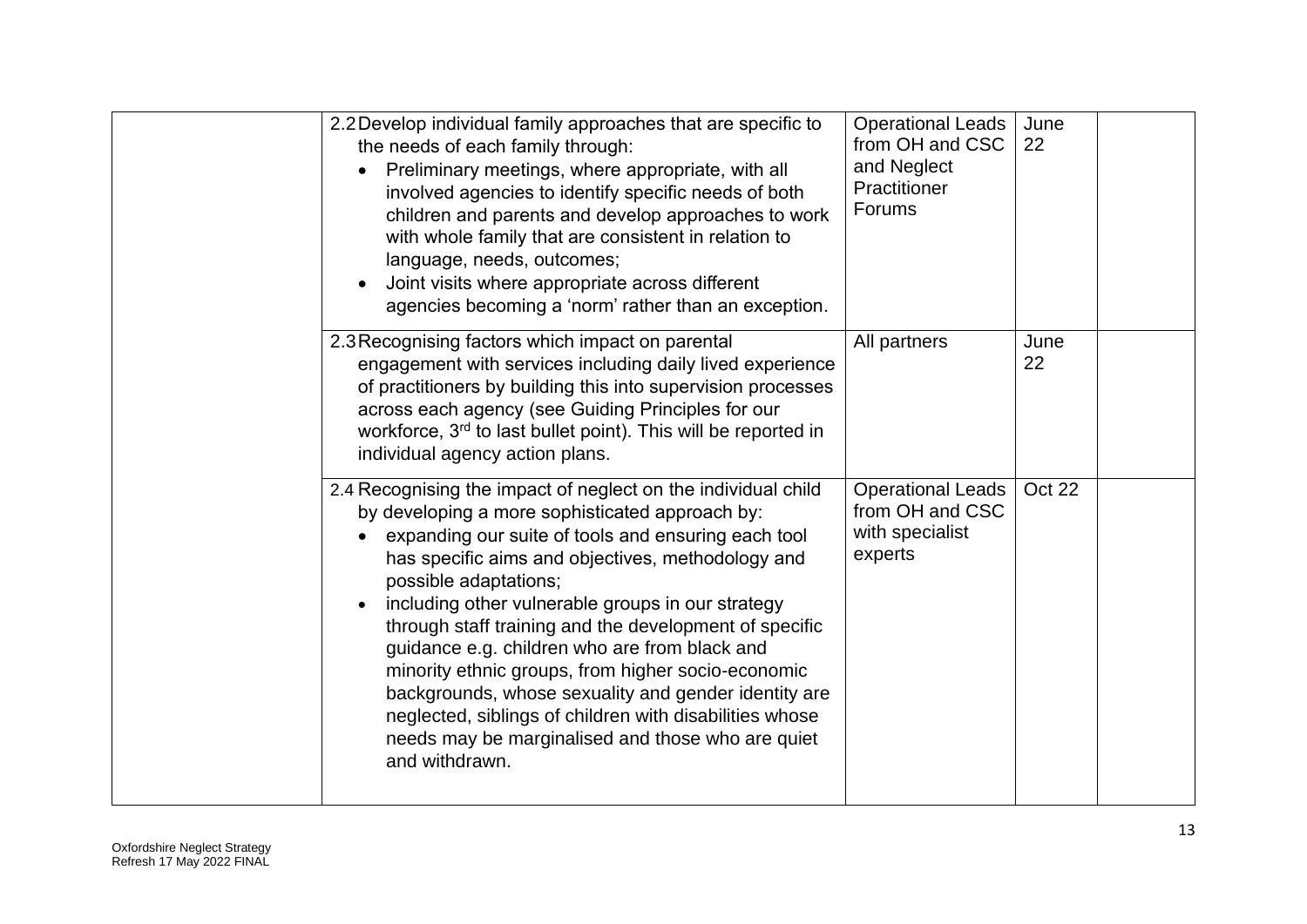| <b>Early Help</b><br>3 <sup>5</sup>                                                                                                                                                                                                                                                                                                                                                                             |                                                                                                                                                                                                                                                                                                   |                                              |                      |                         |
|-----------------------------------------------------------------------------------------------------------------------------------------------------------------------------------------------------------------------------------------------------------------------------------------------------------------------------------------------------------------------------------------------------------------|---------------------------------------------------------------------------------------------------------------------------------------------------------------------------------------------------------------------------------------------------------------------------------------------------|----------------------------------------------|----------------------|-------------------------|
| <b>Objective</b>                                                                                                                                                                                                                                                                                                                                                                                                | <b>Action</b>                                                                                                                                                                                                                                                                                     | <b>Lead</b>                                  | <b>Time</b><br>frame | RAG/<br><b>Progress</b> |
| 3.1 Adopt a whole<br>school approach to the<br>early identification of<br>neglect in schools<br>(2020 Partnership                                                                                                                                                                                                                                                                                               | 3.1.1 Report to the Strategy Group on the schools' S.175 /<br>157 annual returns regarding how the learning from the case<br>study and schools' neglect self-assessment tool has changed<br>practice in all schools from three questions included in July<br>21 return to be completed by Jan 22. | <b>ESAT Manager</b>                          | March<br>22          |                         |
| Review Action).*                                                                                                                                                                                                                                                                                                                                                                                                | 3.1.2 Building on the findings from 3.1, develop a strategy to<br>work across all schools in relation to early identification of<br>neglect and use of tools to support this. Potential to include<br>this in EH Task and Finish Group action plan in 3.2.1.                                      | SiE Sub-Group                                | June<br>22           |                         |
| 3.2 Ensure that there is<br>a cultural shift across<br>universal services so<br>that Early Help<br>Assessments continue<br>to be developed as a<br>helpful multi-agency<br>tool to use to<br>understand a family's<br>story/provision of<br>support services and<br>that there are clear<br>messages as to how<br>an Early Help<br>Assessment can help<br>them (2020)<br><b>Partnership Review</b><br>Action).* | 3.2.1 Early help – see EH Action Plan below which will<br>include actions arising from 3.1.2 and 3.3.1<br><b>Early Help task and finish group action summary</b><br>$\bullet$<br>Early Help update<br>$\bullet$                                                                                   | <b>EH Strategic Lead</b><br>from each agency | <b>Tbc</b>           |                         |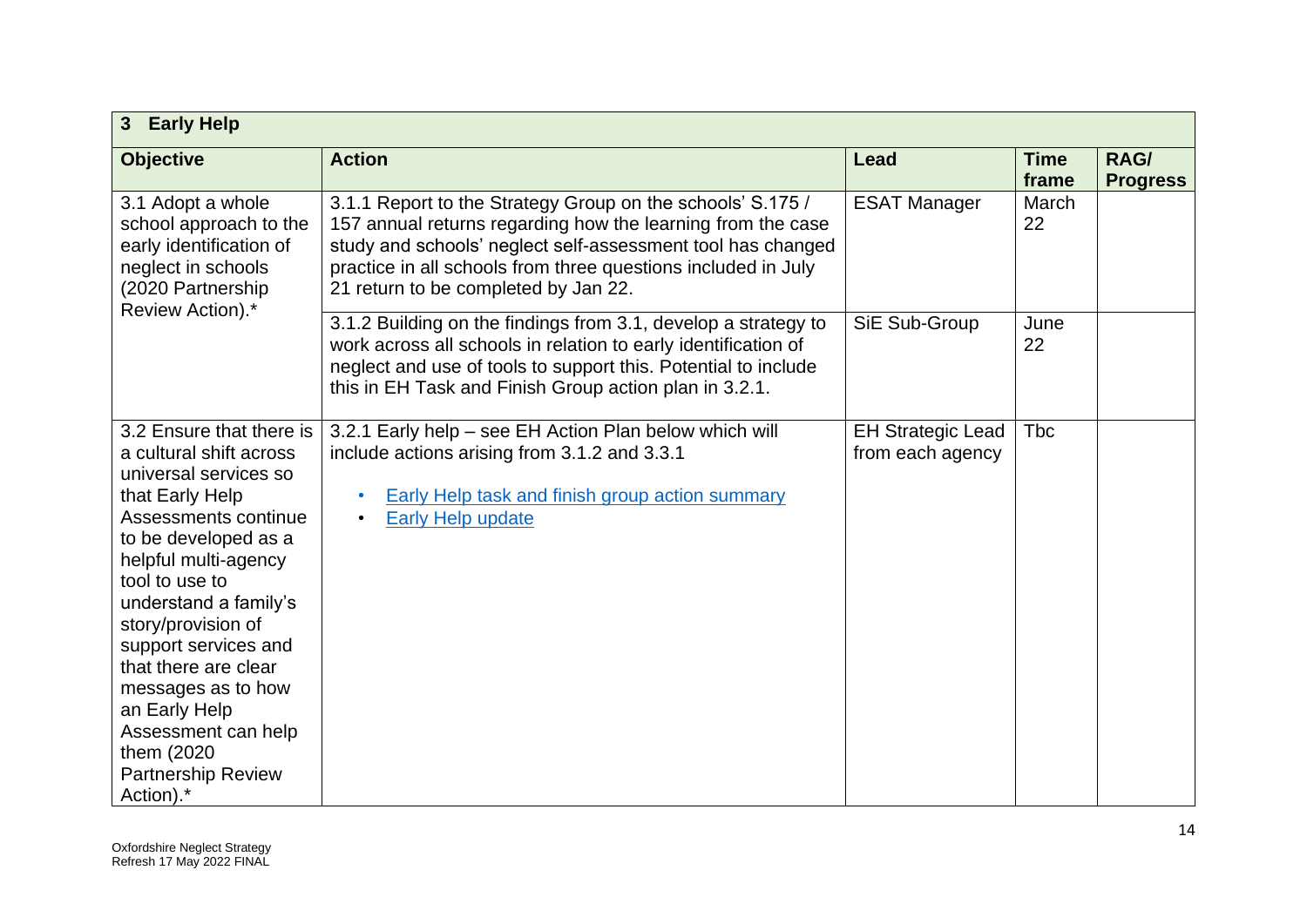| 3.3 Reduce the<br>numbers of children<br>who are absent from<br>school who have been<br>identified as suffering<br>from neglect (Neglect | 3.3.1 Agree actions to reduce the high levels of school<br>absence/exclusions for children identified as suffering from<br>neglect building on discussion at the Early Help Task and<br>Finish Group on 15 February 2022.<br>Add these actions from 15 Feb discussion to existing EH<br>Task and Finish Group Action Plan. | HoS for Learner<br>Engagement/Early  <br><b>Help Strategic</b><br>Lead | March<br><b>22</b> |  |
|------------------------------------------------------------------------------------------------------------------------------------------|----------------------------------------------------------------------------------------------------------------------------------------------------------------------------------------------------------------------------------------------------------------------------------------------------------------------------|------------------------------------------------------------------------|--------------------|--|
| Dashboard finding<br>$2021$ .*                                                                                                           |                                                                                                                                                                                                                                                                                                                            |                                                                        |                    |  |

**\***Outstanding from previous Overarching Neglect Action Plan.

Any actions regarding Oxford Brookes partnership not included at this stage

#### **3.9 In conclusion**

We are determined, as a partnership, to learn from good practice and areas in which we need to improve, so that we identify and tackle neglect early and prevent and reduce the damage to children of the long-term impact of neglect. We recognise this means a whole system approach and culture change to ensure consistency across all practitioners and managers in all our services and build on the good work already in place.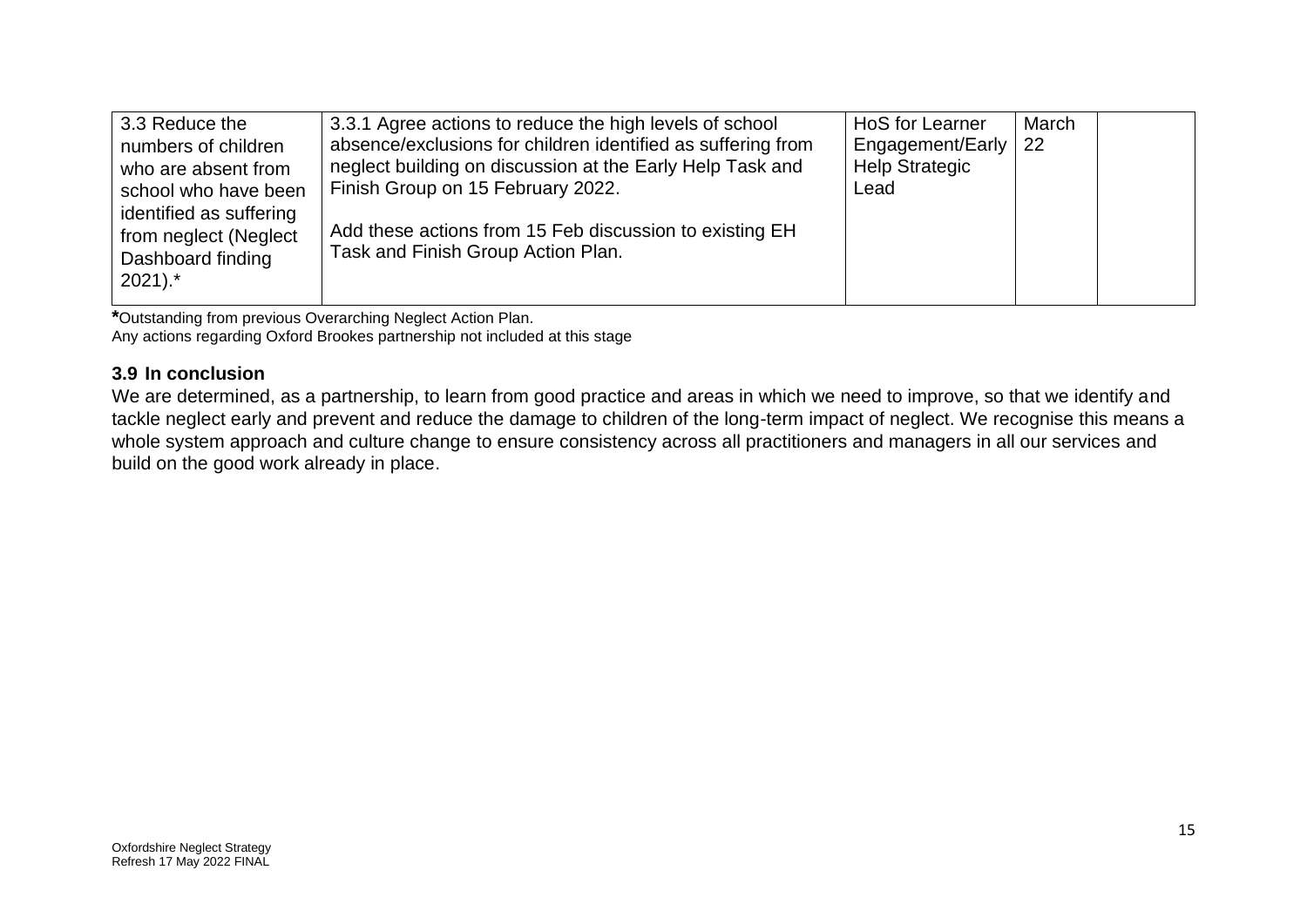# **Appendices**

# **Appendix 1: What could help to equip people to work in this way?**

| <b>Multi-agency practitioners</b>                                                                                                      | <b>Middle managers</b>                                                                                                        | <b>Strategic leaders</b>                                                                                                                                                          | <b>Examples of how we might</b><br>do this                                                                                                                                                                                                                                  |
|----------------------------------------------------------------------------------------------------------------------------------------|-------------------------------------------------------------------------------------------------------------------------------|-----------------------------------------------------------------------------------------------------------------------------------------------------------------------------------|-----------------------------------------------------------------------------------------------------------------------------------------------------------------------------------------------------------------------------------------------------------------------------|
| Permission to think and act<br>creatively, to consider<br>innovative approaches, to<br>take measured risks to<br>ensure best outcomes. | Permission to allow<br>practitioners to think and act<br>creatively and innovatively,<br>permission to take measured<br>risks | Pan-partnership understanding<br>and agreement re need for non-<br>traditional responses, and shared<br>tolerance of risk                                                         | Have we thought about and<br>challenged ourselves about<br>every available option? Who<br>do we need to ask for help?                                                                                                                                                       |
| Identify neglect early, focus<br>on the lived experience of the<br>child and be specific about<br>what needs to change.                | Identify neglect early, focus<br>on the lived experience of the<br>child and be specific about<br>what needs to change.       | Pan-partnership understanding of<br>language used, focus on lived<br>experience of the child and use of<br>restorative/strength-based<br>practice and trauma informed<br>systems. | Use all the tools available in a<br>focussed way to identify<br>needs<br><b>Neglect Practitioner Portal</b>                                                                                                                                                                 |
| Having a plan B, and knowing<br>when that needs to be<br>enacted                                                                       | Permission, agility and<br>authority to act swiftly and<br>enact plan B when necessary                                        | Confidence and agility to change<br>tack / course correct at a strategic<br>level too, if necessary                                                                               | Identify your contingency<br>plans with your manager<br>early on and record this.                                                                                                                                                                                           |
| <b>Explicit permission to not</b><br>always know the right answer                                                                      | <b>Explicit permission to not</b><br>always know the right answer                                                             | Explicit permission to not always<br>know the right answer                                                                                                                        | Solutions do not have to be<br>immediate - getting the right<br>people together can help<br>solve the problem.                                                                                                                                                              |
| High quality CPD: the space<br>to learn new knowledge,<br>develop/hone skills and share<br>expertise with peers                        | High quality CPD: the space<br>to learn new knowledge,<br>develop/hone skills and share<br>expertise with peers               | Pan-partnership understanding of<br>what constitutes high quality CPD<br>and shared recognition of its<br>importance                                                              | 'Trauma informed systems<br>principles and practices<br>support reflection in place of<br>reaction, curiosity instead of<br>numbing, self-care instead of<br>self-sacrifice and working as<br>a collective instead of silos.'<br>Ken Epstein 2014<br>www.traumainformed.org |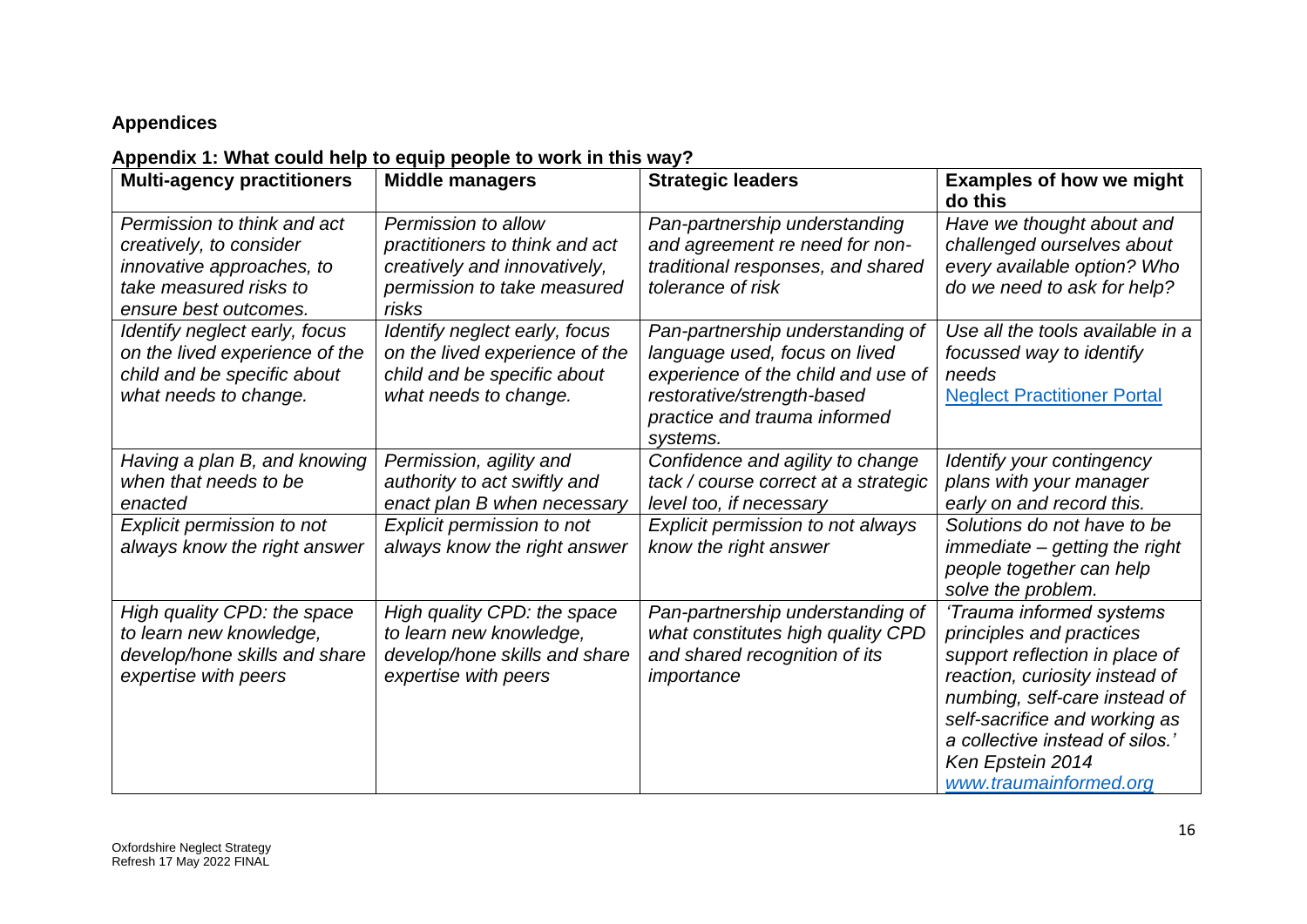| A mechanism for 'rethinking'<br>or 'unsticking' practice<br>challenges (not traditional<br>'escalation') | A mechanism for 'rethinking'<br>or 'unsticking' management<br>challenges                  | Pan-partnership approach to<br>collective problem-solving (not<br>problem displacement)                      | Work together to tackle<br>wicked issues by pooling<br>resources, deploying our<br>expertise in the right place at<br>the right time and being agile<br>and flexible. |
|----------------------------------------------------------------------------------------------------------|-------------------------------------------------------------------------------------------|--------------------------------------------------------------------------------------------------------------|-----------------------------------------------------------------------------------------------------------------------------------------------------------------------|
| A mechanism for sharing<br>ideas, tips, promising practice<br>and 'success stories'                      | A mechanism for harnessing<br>practice wisdom to inform<br>management decision-<br>making | Pan-partnership mechanism for<br>drawing on practice expertise to<br>inform strategy (e.g. Learning<br>Hubs) | Promote and make better use<br>of our multi-agency websites<br>and offer high quality<br>practitioner workshops.                                                      |
| Support to process the<br>emotional impact of this work<br>for professional and family                   | Support to process the<br>emotional impact of this work<br>for professional and family    | Support to process the emotional<br>impact of this work<br>for professional and family                       | Offer high quality reflective<br>supervision that allows the<br>practitioner to reflect on their<br>own lived experiences.                                            |
| Protected time to think $-$ e.g.<br>to consider potential<br>unintended consequences                     | Protected time to think $-$ e.g.<br>to consider potential<br>unintended consequences      | Protected time to think $-$ e.g. to<br>consider potential unintended<br>consequences                         | Prioritise time to consider the<br>full impact of our decision-<br>making.                                                                                            |

## **Appendix 2: How might we try to capture progress and impact?**

- Need to make best use of existing data e.g. administrative data, performance management data etc
- BUT need to recognise that most data, especially quantitative data, helps us ask better questions… it doesn't offer definitive answers
- Using data intelligently for dialogue (as opposed to narrow performance management) is important (see reading list below)
- Beware unintended consequences… if 'what gets measured is what gets done' then how will we make sure we are measuring what matters (and not just what is easy to measure)?
- Qualitative measures are therefore vital: children's and parents views; practitioner feedback and insights; introducing 'soft' measures (e.g. staff wellbeing, participation opportunities, quality of professional relationships); 'annual conversations' between partners to honestly reflect on how we have lived our values… all of these help to give you a richer picture.
- Never let a process do the work of professional practice and creative leadership. A RAG rating gives you a useful visual aid, but it does not replace your curiosity; KPIs can be an important measurement tool, but they don't make you honour your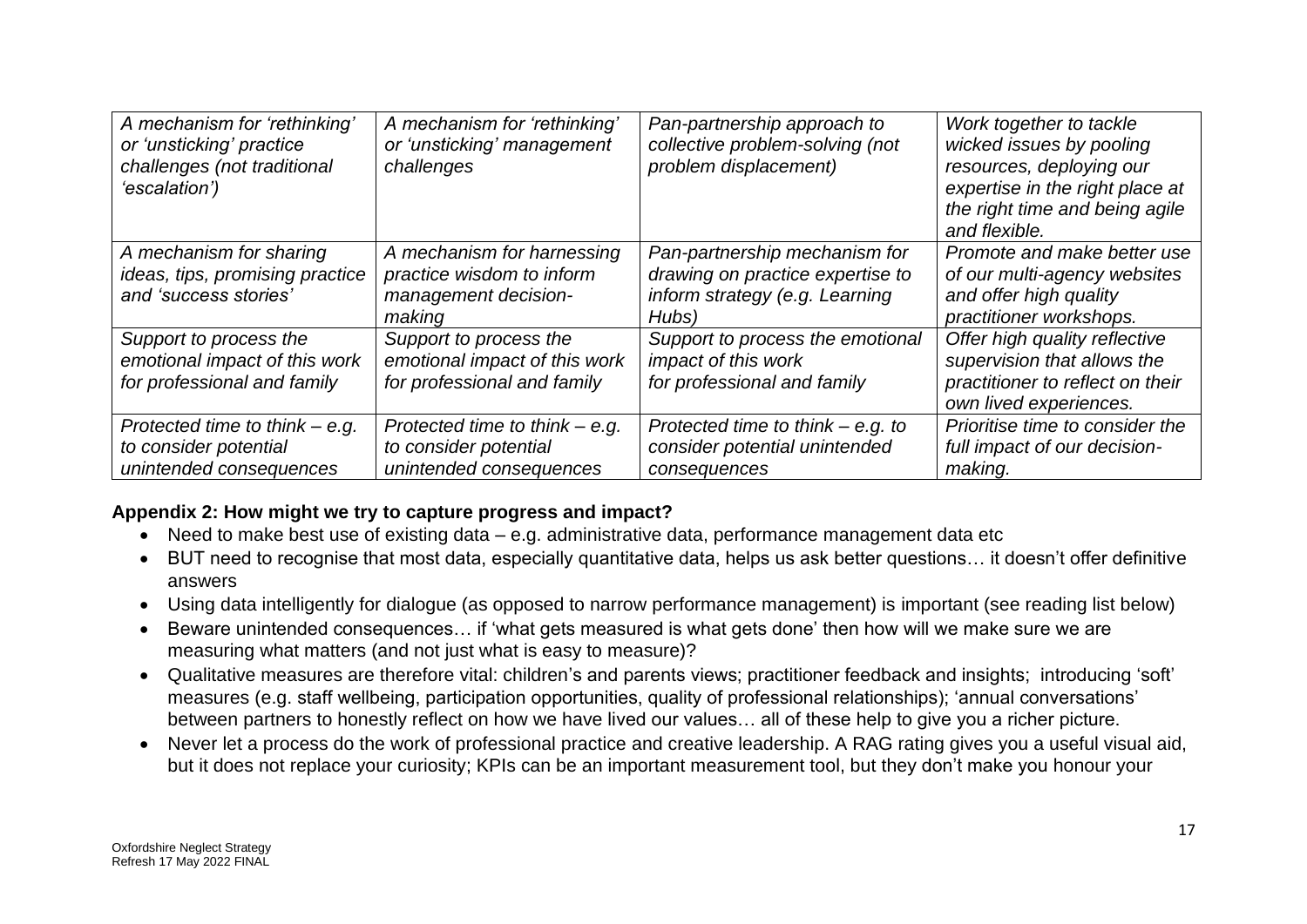accountability to each other; a strategy can keep you on track, but it cannot substitute for adaptive creative leadership behaviours; tools can be helpful but we need to know why we are using them and what is the purpose of the intervention.

# **Appendix 3: Further reading**

## **General**

- Systems leadership:<https://thestaffcollege.uk/staff-college-research/systems-leadership-research/>
- For the radicals amongst you looking to avoid New Public Managerialism (!), this website all about 'Human Learning Systems' is a treat:<https://www.humanlearning.systems/>
- 'That Difficult Age' developing a more effective response to adolescents: [https://www.researchinpractice.org.uk/children/publications/2014/november/that-difficult-age-developing-a-more-effective](https://www.researchinpractice.org.uk/children/publications/2014/november/that-difficult-age-developing-a-more-effective-response-to-risks-in-adolescence-evidence-scope-2014/)[response-to-risks-in-adolescence-evidence-scope-2014/](https://www.researchinpractice.org.uk/children/publications/2014/november/that-difficult-age-developing-a-more-effective-response-to-risks-in-adolescence-evidence-scope-2014/)
- Some info on Herts 'Learning Hubs': [https://www.hertfordshire.gov.uk/services/Adult-social-services/Report-a-concern](https://www.hertfordshire.gov.uk/services/Adult-social-services/Report-a-concern-about-an-adult/Hertfordshire-Safeguarding-Adults-Board/HSAB-and-HSCP-training-and-resources.aspx)[about-an-adult/Hertfordshire-Safeguarding-Adults-Board/HSAB-and-HSCP-training-and-resources.aspx](https://www.hertfordshire.gov.uk/services/Adult-social-services/Report-a-concern-about-an-adult/Hertfordshire-Safeguarding-Adults-Board/HSAB-and-HSCP-training-and-resources.aspx)

## **Neglect**

- NICE guidance on tackling child abuse and neglect<https://www.nice.org.uk/guidance/ng76>
- Multi-agency response to working with older children living with neglect <https://www.gov.uk/government/publications/growing-up-neglected-a-multi-agency-response-to-older-children>

## **Appendix 4: Homework**

## Exercise 1

Given how we aspire to work…

- What *quantitative* measures or targets could we use to track our progress?
- What *qualitative* measures or targets could we use to track our progress?
- What qualitative and quantitative measures could we use to reinforce our *accountability*, to each other and to the families and communities we serve?
- What *unintended consequences* will we need to watch out for, as we establish these measures?

## Exercise 2

In terms of our collective efforts to continuously improve and learn together...

- What can you personally contribute / offer?
- What can your agency contribute / offer?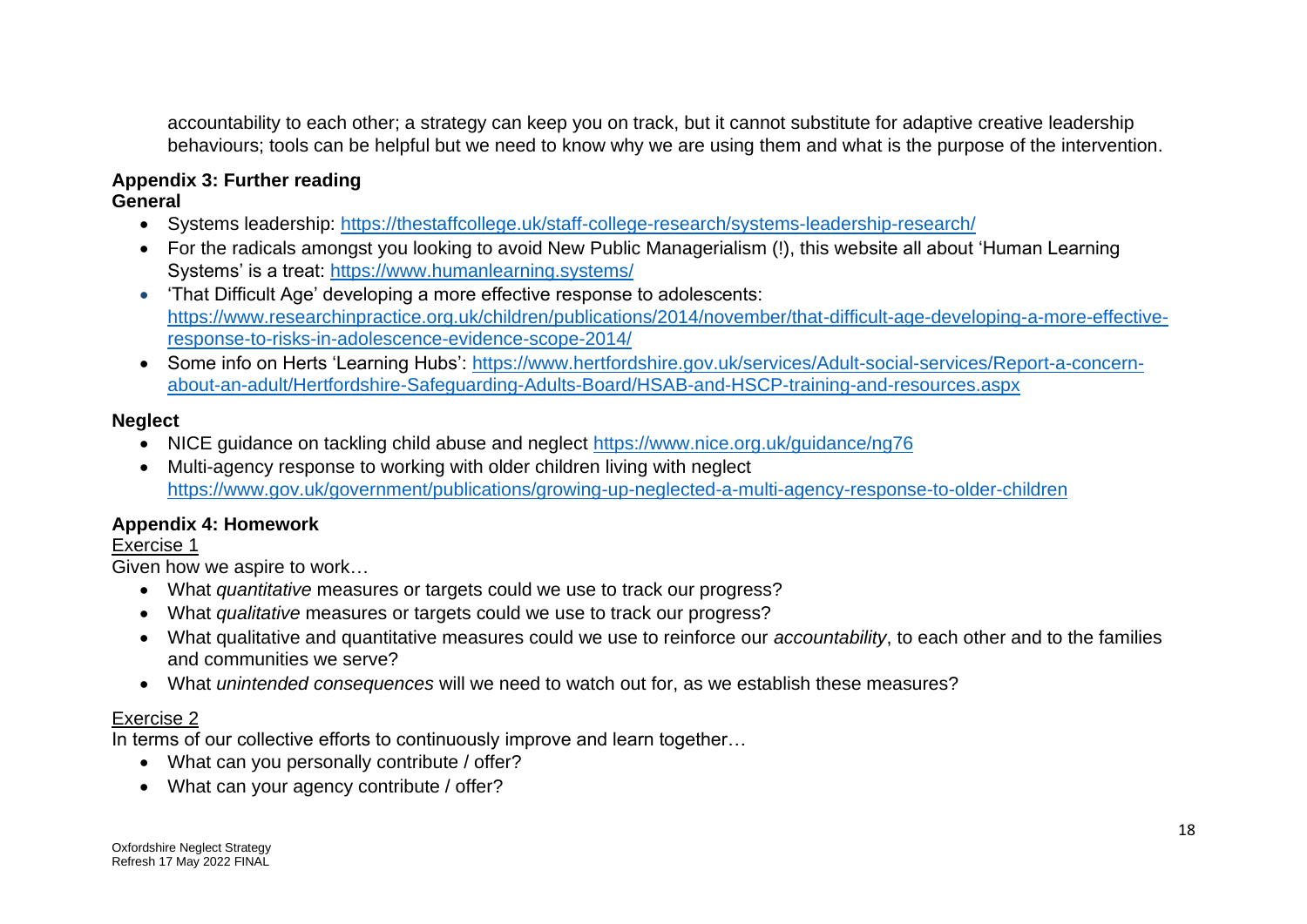These might be 'hard' (e.g. I have technical expertise in xxxx, or access to a tangible resource) or 'soft' (I am good at thinking creatively, or I enjoy developing others)

#### **Appendix 5: List of agencies in the Neglect Strategy Group who will provide a plan**

Oxfordshire County Council, Children's Social Care Oxfordshire County Council, Education Service Oxfordshire County Council, Health, Education, Social Care Commissioning (including input from Public Health) Oxfordshire County Council, Adult Social Care Oxford Health, NHS Foundation Trust Oxfordshire Clinical Commissioning Group Oxford University Hospitals Thames Valley Police City and District Councils led by Oxford City Council National Probation Service John Henry Newman School to review potential plan with a view to sharing with other schools

#### **Appendix 6: Glossary**

| CIN/CP             | <b>Children in Need/Child Protection</b>                                              |
|--------------------|---------------------------------------------------------------------------------------|
| <b>CSC</b>         | <b>Children's Social Care</b>                                                         |
| <b>EH/LE Board</b> | Early Help/Learner Engagement Board                                                   |
| <b>ESAT</b>        | <b>Education Service Advisory Team</b>                                                |
| <b>FGC</b>         | <b>Family Group Conferencing</b>                                                      |
| IT                 | <b>Information Technology</b>                                                         |
| <b>LADO</b>        | Local Authority Designated Officer                                                    |
| <b>LCS</b>         | Children's Social Care Management Information System                                  |
| <b>MASA</b>        | Multi-Agency Safeguarding Arrangements Executive Group (Senior Safeguarding Partners) |
| <b>MASH</b>        | Multi-Agency Safeguarding Hub                                                         |
| <b>NPF</b>         | <b>Neglect Practitioner Forum</b>                                                     |
| <b>NSG</b>         | <b>Neglect Strategy Group</b>                                                         |
| <b>OCC</b>         | <b>Oxfordshire County Council</b>                                                     |
| <b>OSCB</b>        | Oxfordshire Safeguarding Children Board                                               |
| <b>OSCB BU</b>     | Oxfordshire Safeguarding Children Board Business Unit                                 |